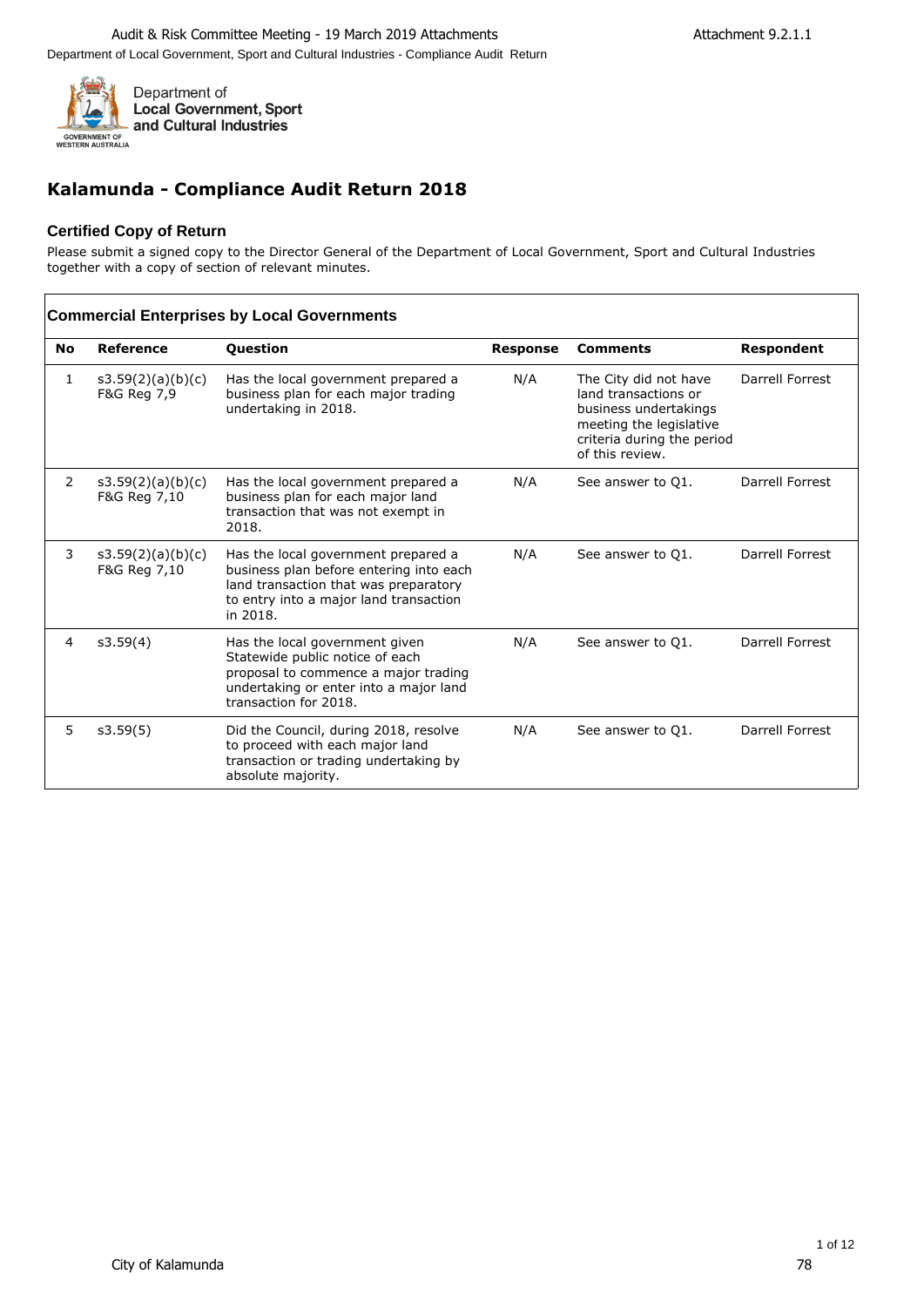

**Local Government, Sport<br>and Cultural Industries** 

## **Delegation of Power / Duty**

| No             | <b>Reference</b>               | Question                                                                                                                                              | <b>Response</b> | <b>Comments</b>                                                                                                                                                                                | Respondent             |
|----------------|--------------------------------|-------------------------------------------------------------------------------------------------------------------------------------------------------|-----------------|------------------------------------------------------------------------------------------------------------------------------------------------------------------------------------------------|------------------------|
| $\mathbf{1}$   | s5.16, 5.17, 5.18              | Were all delegations to committees<br>resolved by absolute majority.                                                                                  | N/A             | no delegations to<br>Committees.                                                                                                                                                               | <b>Darrell Forrest</b> |
| 2              | s5.16, 5.17, 5.18              | Were all delegations to committees in<br>writing.                                                                                                     | N/A             | See Answer to Q1.                                                                                                                                                                              | Darrell Forrest        |
| 3              | s5.16, 5.17, 5.18              | Were all delegations to committees<br>within the limits specified in section<br>5.17.                                                                 | N/A             | See Answer to Q1.                                                                                                                                                                              | Darrell Forrest        |
| $\overline{4}$ | s5.16, 5.17, 5.18              | Were all delegations to committees<br>recorded in a register of delegations.                                                                          | N/A             | See Answer to Q1.                                                                                                                                                                              | Darrell Forrest        |
| 5              | s5.18                          | Has Council reviewed delegations to its<br>committees in the 2017/2018 financial<br>year.                                                             | N/A             | See Answer to Q1.                                                                                                                                                                              | Darrell Forrest        |
| 6              | s5.42(1),5.43<br>Admin Reg 18G | Did the powers and duties of the<br>Council delegated to the CEO exclude<br>those as listed in section 5.43 of the<br>Act.                            | No              | $S5.43$ (b) – Accepting a<br>Tender up to \$350k & s<br>5.43 (d) Disposal of<br>Property in accordance<br>with r30 (3) of the Local<br>Government (Functions<br>& General) Regulations<br>1996 | Darrell Forrest        |
| 7              | Reg 18G                        | s5.42(1)(2) Admin Were all delegations to the CEO<br>resolved by an absolute majority.                                                                | Yes             |                                                                                                                                                                                                | Darrell Forrest        |
| 8              | Reg 18G                        | $s5.42(1)(2)$ Admin Were all delegations to the CEO in<br>writing.                                                                                    | Yes             |                                                                                                                                                                                                | Darrell Forrest        |
| 9              | s5.44(2)                       | Were all delegations by the CEO to any<br>employee in writing.                                                                                        | Yes             |                                                                                                                                                                                                | Darrell Forrest        |
| 10             | s5.45(1)(b)                    | Were all decisions by the Council to<br>amend or revoke a delegation made by<br>absolute majority.                                                    | Yes             |                                                                                                                                                                                                | Darrell Forrest        |
| 11             | s5.46(1)                       | Has the CEO kept a register of all<br>delegations made under the Act to him<br>and to other employees.                                                | Yes             |                                                                                                                                                                                                | Darrell Forrest        |
| 12             | s5.46(2)                       | Were all delegations made under<br>Division 4 of Part 5 of the Act reviewed<br>by the delegator at least once during<br>the 2017/2018 financial year. | Yes             | Review done 26 June<br>2018.                                                                                                                                                                   | Darrell Forrest        |
| 13             | s5.46(3) Admin<br>Reg 19       | Did all persons exercising a delegated<br>power or duty under the Act keep, on<br>all occasions, a written record as<br>required.                     | Yes             |                                                                                                                                                                                                | Darrell Forrest        |

## **Disclosure of Interest**

| No | Reference | <b>Question</b>                                                                                                                                                                                                                                                                               | Response | <b>Comments</b> | Respondent      |
|----|-----------|-----------------------------------------------------------------------------------------------------------------------------------------------------------------------------------------------------------------------------------------------------------------------------------------------|----------|-----------------|-----------------|
|    | s5.67     | If a member disclosed an interest, did<br>he/she ensure that they did not remain<br>present to participate in any discussion<br>or decision-making procedure relating<br>to the matter in which the interest was<br>disclosed (not including participation<br>approvals granted under s5.68). | Yes      |                 | Darrell Forrest |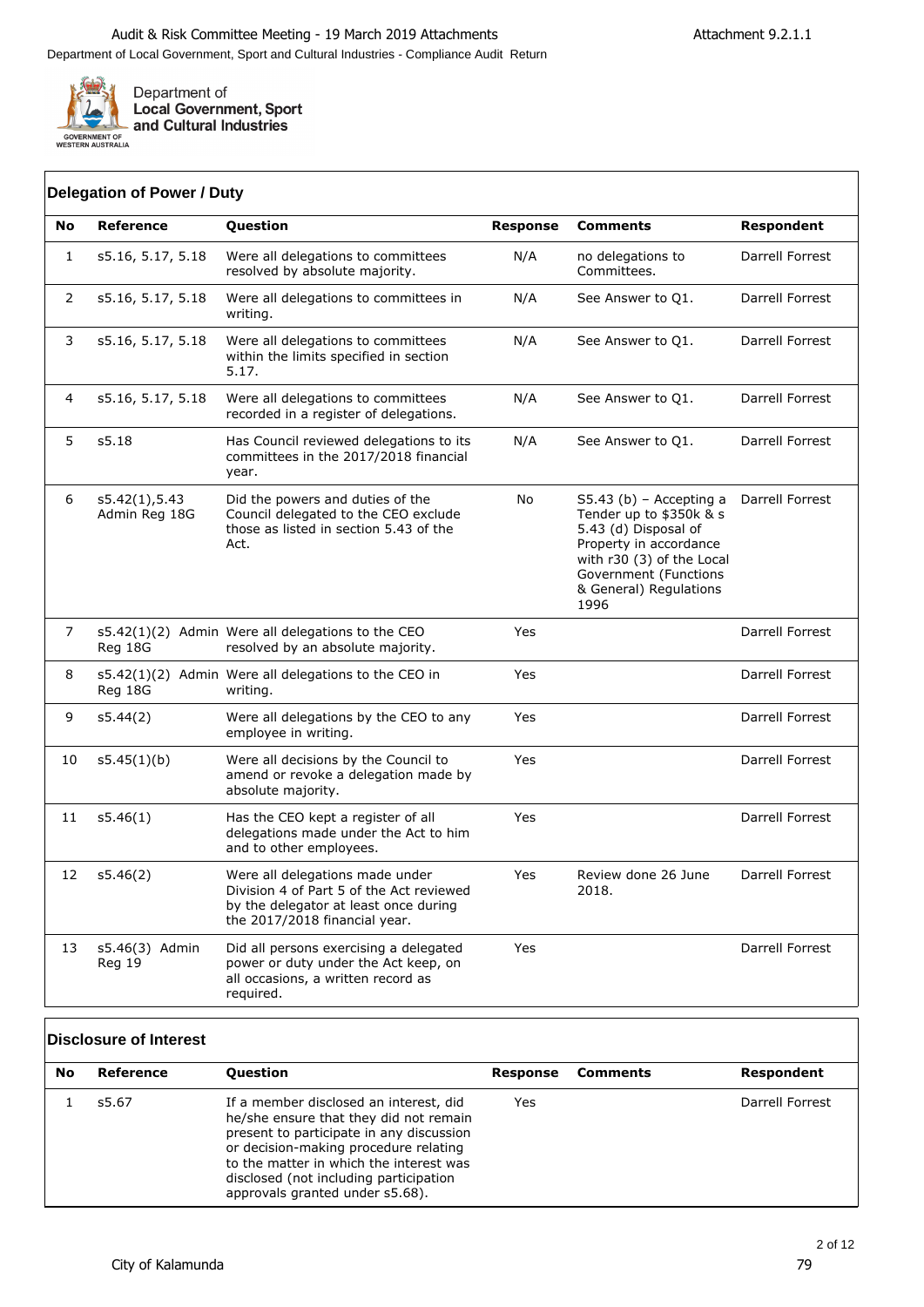

| No | <b>Reference</b>                                     | <b>Question</b>                                                                                                                                                                                                                                                                                    | <b>Response</b> | <b>Comments</b> | Respondent             |
|----|------------------------------------------------------|----------------------------------------------------------------------------------------------------------------------------------------------------------------------------------------------------------------------------------------------------------------------------------------------------|-----------------|-----------------|------------------------|
| 2  | s5.68(2)                                             | Were all decisions made under section<br>5.68(1), and the extent of participation<br>allowed, recorded in the minutes of<br>Council and Committee meetings.                                                                                                                                        | N/A             |                 | Darrell Forrest        |
| 3  | s5.73                                                | Were disclosures under section 5.65 or<br>5.70 recorded in the minutes of the<br>meeting at which the disclosure was<br>made.                                                                                                                                                                      | Yes             |                 | Darrell Forrest        |
| 4  | s5.75(1) Admin<br>Reg 22 Form 2                      | Was a primary return lodged by all<br>newly elected members within three<br>months of their start day.                                                                                                                                                                                             | Yes             |                 | Darrell Forrest        |
| 5  | s5.75(1) Admin<br>Reg 22 Form 2                      | Was a primary return lodged by all<br>newly designated employees within<br>three months of their start day.                                                                                                                                                                                        | Yes             |                 | Darrell Forrest        |
| 6  | s5.76(1) Admin<br>Reg 23 Form 3                      | Was an annual return lodged by all<br>continuing elected members by 31<br>August 2018.                                                                                                                                                                                                             | Yes             |                 | Darrell Forrest        |
| 7  | s5.76(1) Admin<br>Reg 23 Form 3                      | Was an annual return lodged by all<br>designated employees by 31 August<br>2018.                                                                                                                                                                                                                   | Yes             |                 | Darrell Forrest        |
| 8  | s5.77                                                | On receipt of a primary or annual<br>return, did the CEO, (or the Mayor/<br>President in the case of the CEO's<br>return) on all occasions, give written<br>acknowledgment of having received<br>the return.                                                                                       | Yes             |                 | <b>Darrell Forrest</b> |
| 9  | Reg 28                                               | s5.88(1)(2) Admin Did the CEO keep a register of financial<br>interests which contained the returns<br>lodged under section 5.75 and 5.76                                                                                                                                                          | Yes             |                 | Darrell Forrest        |
| 10 | Reg 28                                               | s5.88(1)(2) Admin Did the CEO keep a register of financial<br>interests which contained a record of<br>disclosures made under sections 5.65,<br>5.70 and 5.71, in the form prescribed<br>in Administration Regulation 28.                                                                          | Yes             |                 | Darrell Forrest        |
| 11 | s5.88 (3)                                            | Has the CEO removed all returns from<br>the register when a person ceased to<br>be a person required to lodge a return<br>under section 5.75 or 5.76.                                                                                                                                              | Yes             |                 | Darrell Forrest        |
| 12 | s5.88(4)                                             | Have all returns lodged under section<br>5.75 or 5.76 and removed from the<br>register, been kept for a period of at<br>least five years, after the person who<br>lodged the return ceased to be a<br>council member or designated<br>employee.                                                    | Yes             |                 | Darrell Forrest        |
| 13 | s5.103 Admin Reg<br>34C & Rules of<br>Conduct Reg 11 | Where an elected member or an<br>employee disclosed an interest in a<br>matter discussed at a Council or<br>committee meeting where there was a<br>reasonable belief that the impartiality<br>of the person having the interest would<br>be adversely affected, was it recorded<br>in the minutes. | Yes             |                 | Darrell Forrest        |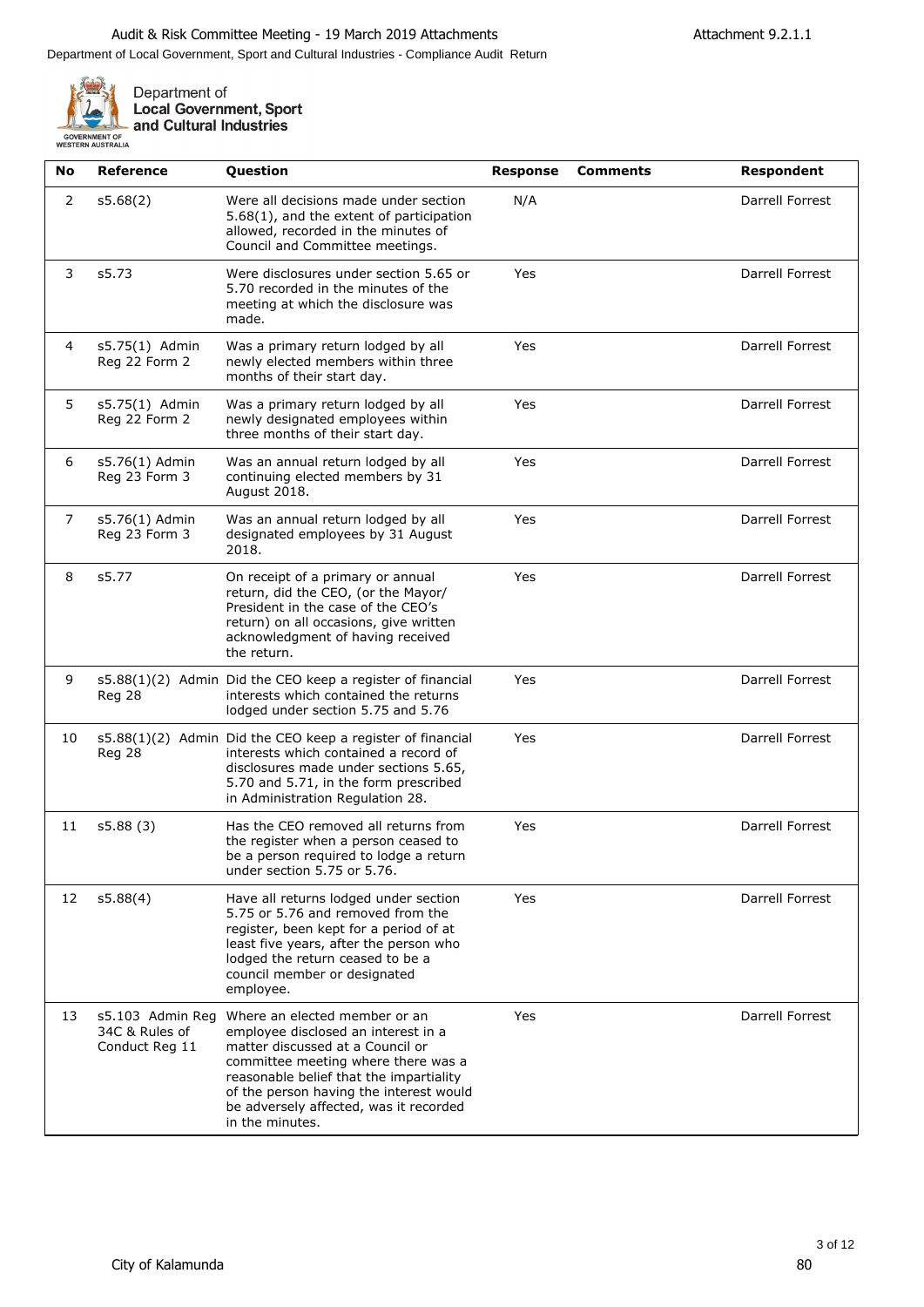

| <b>No</b> | Reference                  | <b>Question</b>                                                                                                                                                                                                                                               | <b>Response</b> | <b>Comments</b> | Respondent      |
|-----------|----------------------------|---------------------------------------------------------------------------------------------------------------------------------------------------------------------------------------------------------------------------------------------------------------|-----------------|-----------------|-----------------|
| 14        | s5.70(2)                   | Where an employee had an interest in<br>any matter in respect of which the<br>employee provided advice or a report<br>directly to the Council or a Committee,<br>did that person disclose the nature of<br>that interest when giving the advice or<br>report. | Yes             |                 | Darrell Forrest |
| 15        | s5.70(3)                   | Where an employee disclosed an<br>interest under s5.70(2), did that<br>person also disclose the extent of that<br>interest when required to do so by the<br>Council or a Committee.                                                                           | Yes             |                 | Darrell Forrest |
| 16        | s5.103(3) Admin<br>Reg 34B | Has the CEO kept a register of all<br>notifiable gifts received by Council<br>members and employees.                                                                                                                                                          | Yes             |                 | Darrell Forrest |

## **Disposal of Property**

| <b>No</b> | Reference | <b>Question</b>                                                                                                                                                                                                    | Response | Comments                                                                                                                                                               | Respondent      |
|-----------|-----------|--------------------------------------------------------------------------------------------------------------------------------------------------------------------------------------------------------------------|----------|------------------------------------------------------------------------------------------------------------------------------------------------------------------------|-----------------|
| 1         | s3.58(3)  | Was local public notice given prior to<br>disposal for any property not disposed<br>of by public auction or tender (except<br>where excluded by Section 3.58(5)).                                                  | N/A      | Community Leases are<br>exempt under<br>Regulation (2) (b) of the<br>Local Government<br>(Functions and General)<br>Regulations 1996.                                  | Darrell Forrest |
| 2         | s3.58(4)  | Where the local government disposed<br>of property under section 3.58(3), did<br>it provide details, as prescribed by<br>section 3.58(4), in the required local<br>public notice for each disposal of<br>property. | N/A      | Lease to NBN Co of<br>portion of Reserve<br>52678 was exempt<br>under Regulations 30(2)<br>© (ii) of the Local<br>Government (Functions<br>and General)<br>Regulations | Darrell Forrest |

**Finance**

| No. | Reference | <b>Ouestion</b>                                                                                                                                                  | <b>Response</b> | <b>Comments</b>                                                                                                                                                              | Respondent      |
|-----|-----------|------------------------------------------------------------------------------------------------------------------------------------------------------------------|-----------------|------------------------------------------------------------------------------------------------------------------------------------------------------------------------------|-----------------|
|     | s7.1A     | Has the local government established<br>an audit committee and appointed<br>members by absolute majority in<br>accordance with section 7.1A of the<br>Act.       | Yes             | Council established its Darrell Forrest<br>Audit and Risk<br>Committee on 25<br>February 2013,<br>OCM13/2013. This<br>resolutionwas carried<br>with an absolute<br>majority. |                 |
| 2   | s7.1B     | Where a local government determined<br>to delegate to its audit committee any<br>powers or duties under Part 7 of the<br>Act, did it do so by absolute majority. | N/A             | The Audit and Risk<br>Committee does not<br>have any delegated<br>authority to decide<br>matters on behalf of<br>Council.                                                    | Darrell Forrest |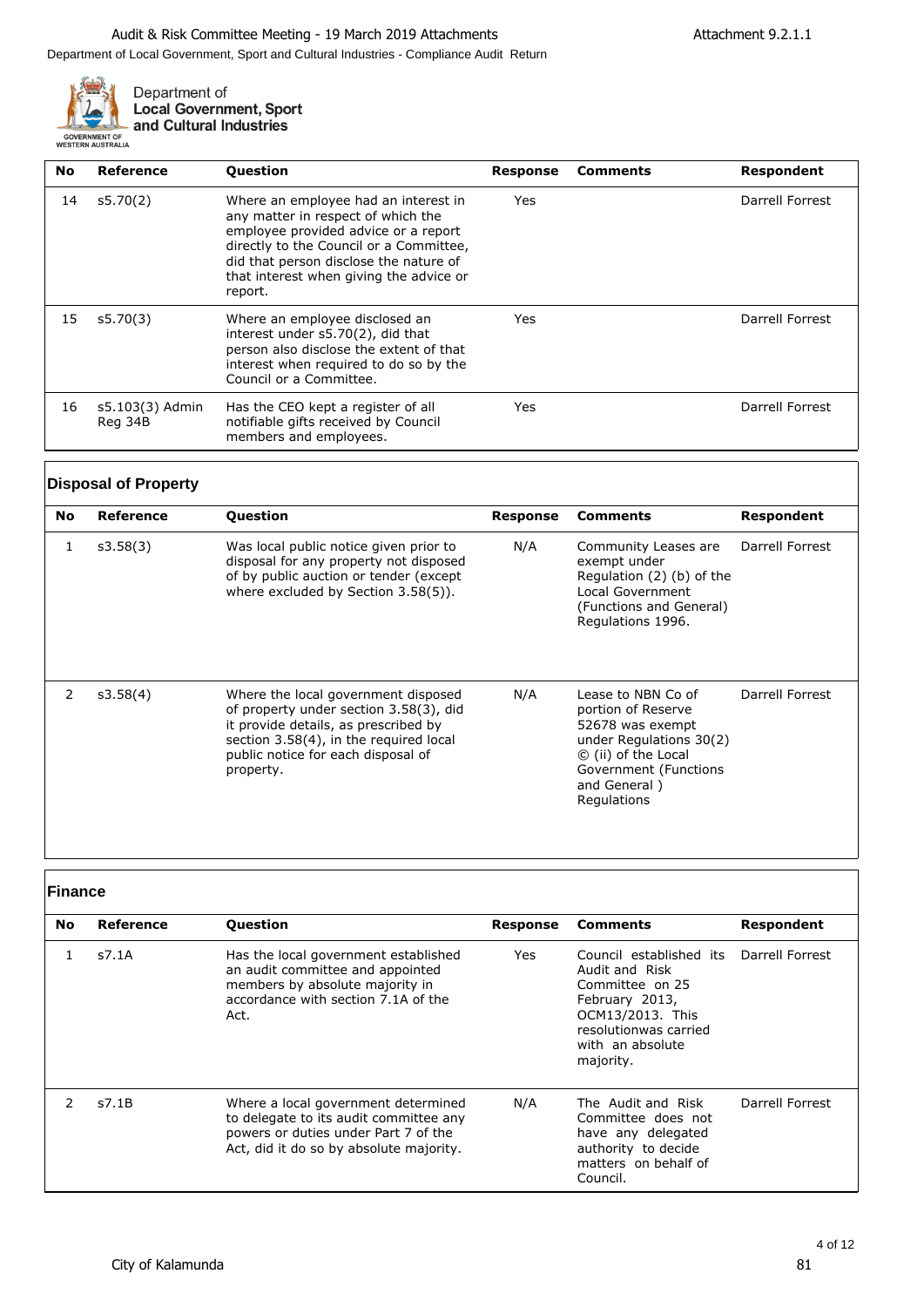

| No | <b>Reference</b> | Question                                                                                                                                                                                                                                                                                                                                                                                                                   | <b>Response</b> | <b>Comments</b>                                                                             | Respondent             |
|----|------------------|----------------------------------------------------------------------------------------------------------------------------------------------------------------------------------------------------------------------------------------------------------------------------------------------------------------------------------------------------------------------------------------------------------------------------|-----------------|---------------------------------------------------------------------------------------------|------------------------|
| 3  | s7.3             | Was the person(s) appointed by the<br>local government to be its auditor, a<br>registered company auditor.                                                                                                                                                                                                                                                                                                                 | Yes             | Grant Thornton, Michael<br>Hillgrove - Certificate of<br>Registration No. -<br>16037.       | Darrell Forrest        |
| 4  | s7.3, 7.6(3)     | Was the person or persons appointed<br>by the local government to be its<br>auditor, appointed by an absolute<br>majority decision of Council.                                                                                                                                                                                                                                                                             | Yes             | Appointed by resolution<br>of Council, OCM<br>150/2015.                                     | Darrell Forrest        |
| 5  | Audit Reg 10     | Was the Auditor's report for the<br>financial year ended 30 June 2018<br>received by the local government<br>within 30 days of completion of the<br>audit.                                                                                                                                                                                                                                                                 | Yes             |                                                                                             | Darrell Forrest        |
| 6  | s7.9(1)          | Was the Auditor's report for the<br>financial year ended 30 June 2018<br>received by the local government by<br>31 December 2018.                                                                                                                                                                                                                                                                                          | Yes             |                                                                                             | Darrell Forrest        |
| 7  | S7.12A(3)        | Where the local government<br>determined that matters raised in the<br>auditor's report prepared under s7.9<br>(1) of the Act required action to be<br>taken by the local government, was<br>that action undertaken.                                                                                                                                                                                                       | N/A             | No matters were raised<br>in the Auditors Report                                            | <b>Darrell Forrest</b> |
| 8  | S7.12A (4)       | Where the local government<br>determined that matters raised in the<br>auditor's report (prepared under s7.9<br>(1) of the Act) required action to be<br>taken by the local government, was a<br>report prepared on any actions<br>undertaken.                                                                                                                                                                             | N/A             | No matters were raised<br>in the Auditors Report.                                           | Darrell Forrest        |
| 9  | S7.12A (4)       | Where the local government<br>determined that matters raised in the<br>auditor's report (prepared under s7.9<br>(1) of the Act) required action to be<br>taken by the local government, was a<br>copy of the report forwarded to the<br>Minister by the end of the financial<br>year or 6 months after the last report<br>prepared under s7.9 was received by<br>the local government whichever was<br>the latest in time. | N/A             | No matters were raised<br>in the Auditors Report                                            | Darrell Forrest        |
| 10 | Audit Reg 7      | Did the agreement between the local<br>government and its auditor include the<br>objectives of the audit.                                                                                                                                                                                                                                                                                                                  | Yes             | Objectives of the audit<br>contained in<br><b>Engagement Letter</b><br>dated 30 April 2018. | Darrell Forrest        |
| 11 | Audit Reg 7      | Did the agreement between the local<br>government and its auditor include the<br>scope of the audit.                                                                                                                                                                                                                                                                                                                       | Yes             |                                                                                             | Darrell Forrest        |
| 12 | Audit Reg 7      | Did the agreement between the local<br>government and its auditor include a<br>plan for the audit.                                                                                                                                                                                                                                                                                                                         | Yes             |                                                                                             | Darrell Forrest        |
| 13 | Audit Reg 7      | Did the agreement between the local<br>government and its auditor include<br>details of the remuneration and<br>expenses to be paid to the auditor.                                                                                                                                                                                                                                                                        | Yes             |                                                                                             | Darrell Forrest        |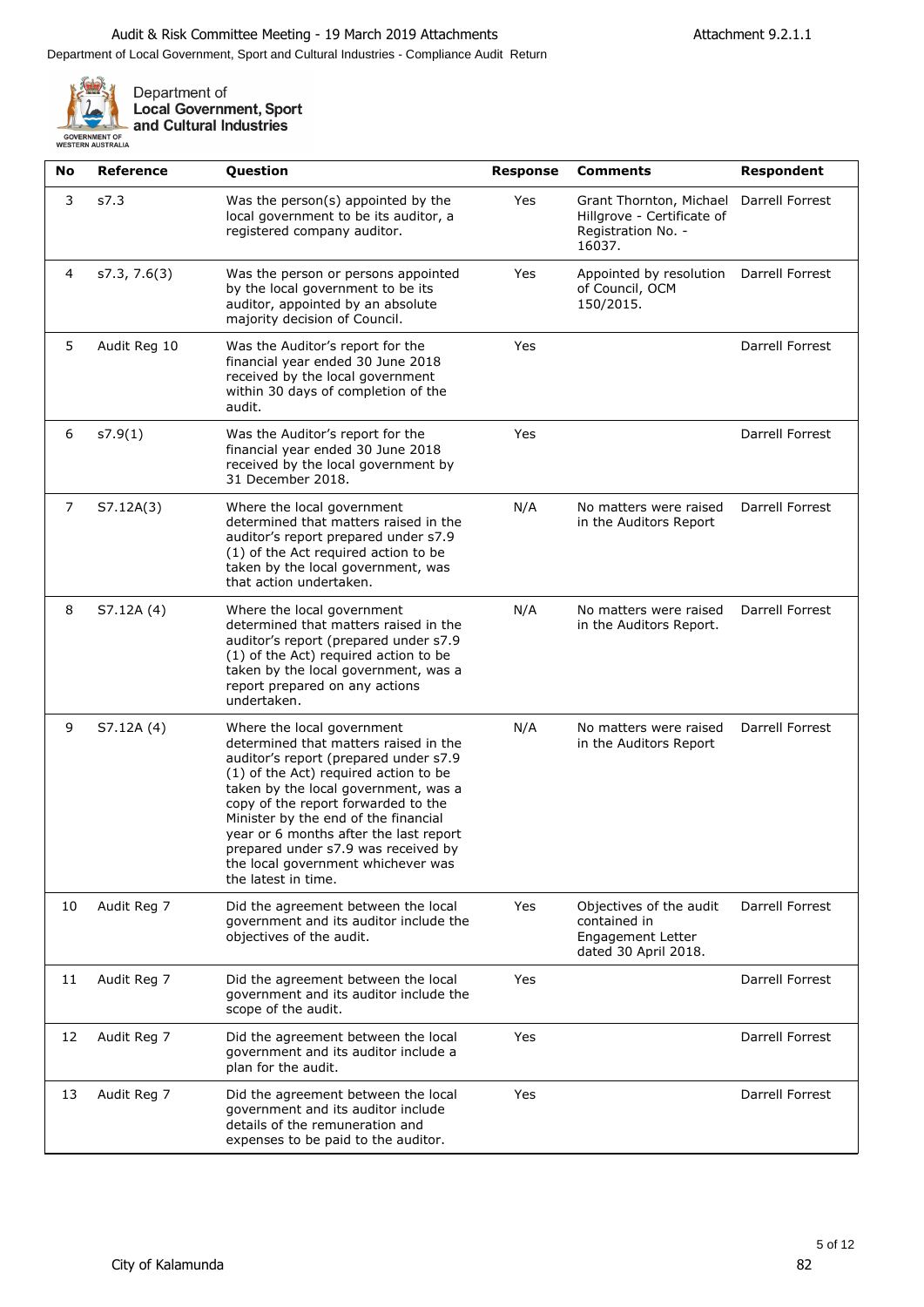

| No | Reference    | <b>Question</b>                                                                                                                                                                                               | Response | <b>Comments</b> | Respondent      |
|----|--------------|---------------------------------------------------------------------------------------------------------------------------------------------------------------------------------------------------------------|----------|-----------------|-----------------|
| 14 | Audit Reg 7  | Did the agreement between the local<br>government and its auditor include the<br>method to be used by the local<br>government to communicate with, and<br>supply information to, the auditor.                 | Yes      |                 | Darrell Forrest |
| 15 | Audit Reg 17 | Has the CEO reviewed the<br>appropriateness and effectiveness of<br>the local government's systems and<br>procedures in accordance with<br>regulation 17 of the Local Government<br>(Audit) Regulations 1996. | Yes      |                 | Darrell Forrest |
| 16 | Audit Reg 17 | If the CEO has not undertaken a<br>review in accordance with regulation<br>17 of the Local Government (Audit)<br>Regulations 1996, is a review proposed<br>and when.                                          | N/A      |                 | Darrell Forrest |

|                | <b>Integrated Planning and Reporting</b> |                                                                                                                                                                                                                                      |                 |                                                                                                                                                                  |                 |
|----------------|------------------------------------------|--------------------------------------------------------------------------------------------------------------------------------------------------------------------------------------------------------------------------------------|-----------------|------------------------------------------------------------------------------------------------------------------------------------------------------------------|-----------------|
| <b>No</b>      | Reference                                | <b>Question</b>                                                                                                                                                                                                                      | <b>Response</b> | <b>Comments</b>                                                                                                                                                  | Respondent      |
| 1              | s5.56 Admin Reg<br>19DA (6)              | Has the local government adopted a<br>Corporate Business Plan. If Yes, please<br>provide adoption date of the most<br>recent Plan in Comments. This<br>question is optional, answer N/A if you<br>choose not to respond.             | Yes             | Kalamunda Achieving:<br>Corporate Business Plan<br>2018 (the City's<br>Corporate Business Plan)<br>at 25 June 2018 Special<br>Council Meeting [SCM<br>100/2018]. | Darrell Forrest |
| $\overline{2}$ | s5.56 Admin Reg<br>19DA (6)              | Has the local government adopted a<br>modification to the most recent<br>Corporate Business Plan. If Yes, please<br>provide adoption date in Comments.<br>This question is optional, answer N/A if<br>you choose not to respond.     | Yes             | Kalamunda Achieving:<br>Corporate Business Plan<br>2018 (the City's<br>Corporate Business Plan)<br>at 25 June 2018 Special<br>Council Meeting [SCM<br>100/2018]. | Darrell Forrest |
| 3              | s5.56 Admin Reg<br>19C (7)               | Has the local government adopted a<br>Strategic Community Plan. If Yes,<br>please provide adoption date of the<br>most recent Plan in Comments. This<br>question is optional, answer N/A if you<br>choose not to respond.            | Yes             | Adopted at OCM 26 June Darrell Forrest<br>2017 - OCM 103/2017                                                                                                    |                 |
| 4              | s5.56 Admin Reg<br>19C (7)               | Has the local government adopted a<br>modification to the most recent<br>Strategic Community Plan. If Yes,<br>please provide adoption date in<br>Comments. This question is optional,<br>answer N/A if you choose not to<br>respond. | No              |                                                                                                                                                                  | Darrell Forrest |

٦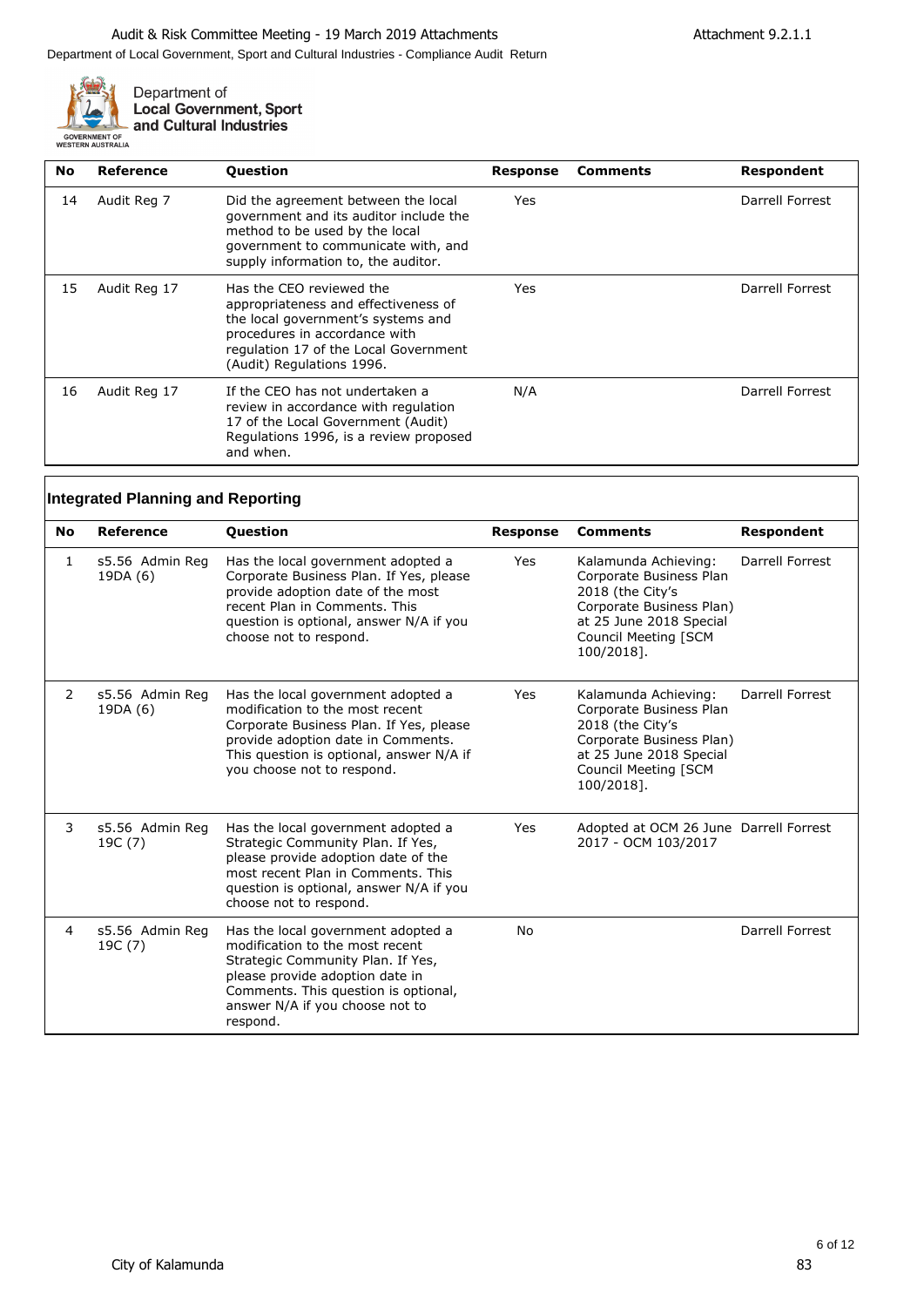

| <b>No</b> | <b>Reference</b> | Question                                                                                                                                                                                                                                                                                           | <b>Response</b> | <b>Comments</b>                                                                                                                                                                                                                                           | <b>Respondent</b> |
|-----------|------------------|----------------------------------------------------------------------------------------------------------------------------------------------------------------------------------------------------------------------------------------------------------------------------------------------------|-----------------|-----------------------------------------------------------------------------------------------------------------------------------------------------------------------------------------------------------------------------------------------------------|-------------------|
| 5         | S5.56            | Has the local government adopted an<br>Asset Management Plan. If Yes, in<br>Comments please provide date of the<br>most recent Plan, plus if adopted or<br>endorsed by Council the date of<br>adoption or endorsement. This<br>question is optional, answer N/A if you<br>choose not to respond.   | Yes             | The City has adopted the Darrell Forrest<br>following plans at the<br>respective Council<br>meetings: Pathways<br>Asset Management Plan<br>(AMP) 22/05/2017,<br>Parks and Reserves AMP<br>28/08/2017, Drainage<br>AMP 24/07/2018, Roads<br>AMP 23/10/2018 |                   |
| 6         | S5.56            | Has the local government adopted a<br>Long Term Financial Plan. If Yes, in<br>Comments please provide date of the<br>most recent Plan, plus if adopted or<br>endorsed by Council the date of<br>adoption or endorsement. This<br>question is optional, answer N/A if you<br>choose not to respond. | Yes             | Council adopted the<br>amended Kalamunda<br>Accountable: Long Term<br>Financial Plan to 2028<br>(the City's Long Term<br>Financial Plan) at 25<br>June 2018 Special<br>Council Meeting [SCM<br>92/2018].                                                  | Darrell Forrest   |
| 7         | S5.56            | Has the local government adopted a<br>Workforce Plan. If Yes, in Comments<br>please provide date of the most recent<br>Plan plus if adopted or endorsed by<br>Council the date of adoption or<br>endorsement. This question is optional,<br>answer N/A if you choose not to<br>respond.            | Yes             | A 5 year Workforce Plan Darrell Forrest<br>2013 is currently being<br>reviewed and updated.<br>This will be finalized<br>during the Long term<br>Financial Planning<br>process in 2019.                                                                   |                   |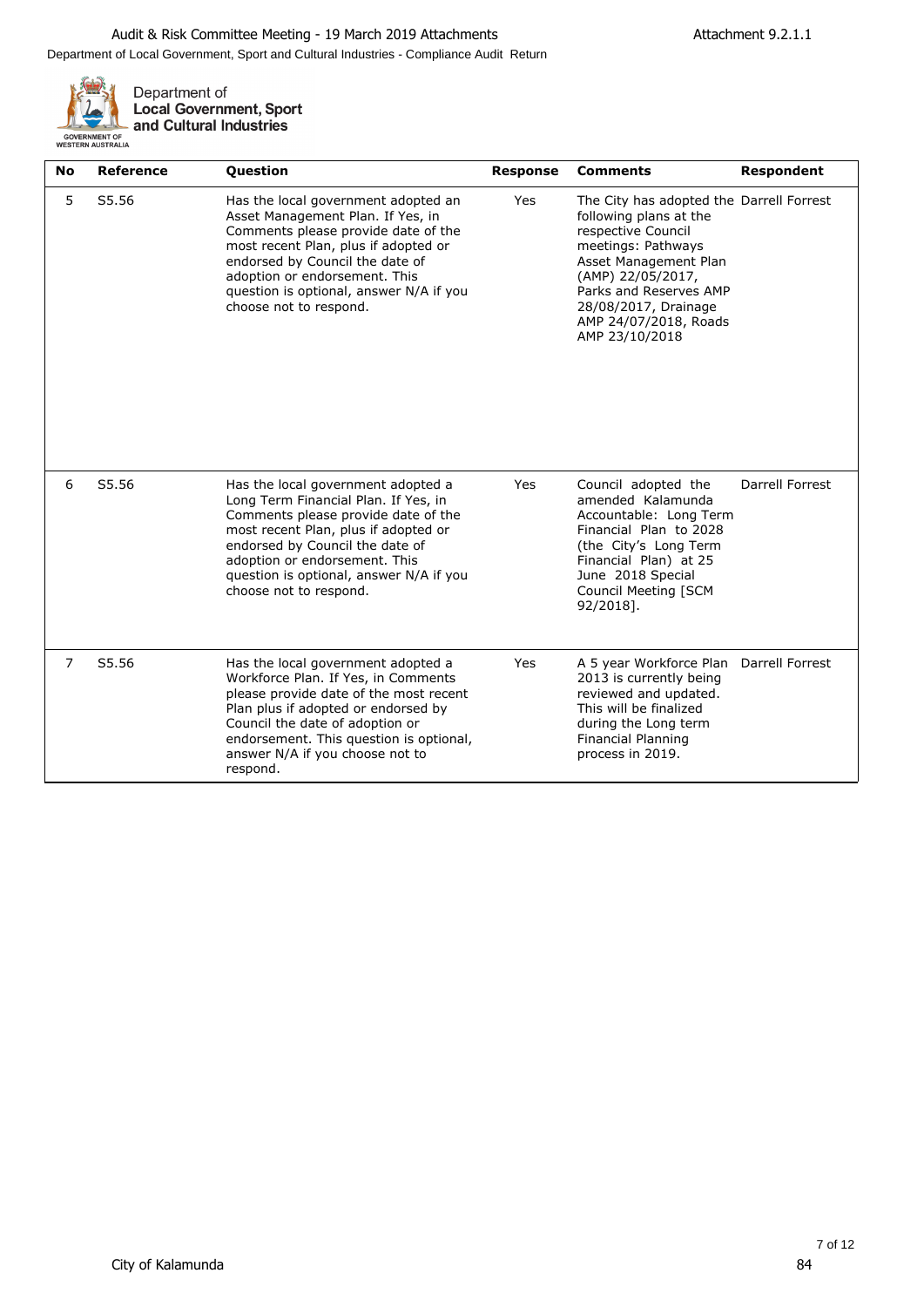

## **Local Government Employees**

| No | Reference                              | Question                                                                                                                                                                          | <b>Response</b> | <b>Comments</b>                                                                                                                                                         | <b>Respondent</b> |
|----|----------------------------------------|-----------------------------------------------------------------------------------------------------------------------------------------------------------------------------------|-----------------|-------------------------------------------------------------------------------------------------------------------------------------------------------------------------|-------------------|
| 1  | Admin Reg 18C                          | Did the local government approve the<br>process to be used for the selection<br>and appointment of the CEO before the<br>position of CEO was advertised.                          | N/A             | The City did not recruit a Darrell Forrest<br>CEO during the period<br>covered by this return                                                                           |                   |
| 2  | $s5.36(4) s5.37(3)$ ,<br>Admin Reg 18A | Were all vacancies for the position of<br>CEO and other designated senior<br>employees advertised and did the<br>advertising comply with s.5.36(4),<br>5.37(3) and Admin Reg 18A. | N/A             | The City did not need to Darrell Forrest<br>recruit a CEO during the<br>period covered by this<br>return. The City does not<br>have any designated<br>senior employees. |                   |
| 3  | Admin Reg 18F                          | Was the remuneration and other<br>benefits paid to a CEO on appointment<br>the same remuneration and benefits<br>advertised for the position of CEO<br>under section 5.36(4).     | N/A             | The City did not recruit a Darrell Forrest<br>CEO during the period<br>covered by this return                                                                           |                   |
| 4  | Admin Regs 18E                         | Did the local government ensure<br>checks were carried out to confirm that<br>the information in an application for<br>employment was true (applicable to<br>CEO only).           | N/A             | The City did not recruit a Darrell Forrest<br>CEO during the period<br>covered by this return                                                                           |                   |
| 5  | s5.37(2)                               | Did the CEO inform council of each<br>proposal to employ or dismiss a<br>designated senior employee.                                                                              | N/A             | The City does not have<br>any designated senior<br>employees.                                                                                                           | Darrell Forrest   |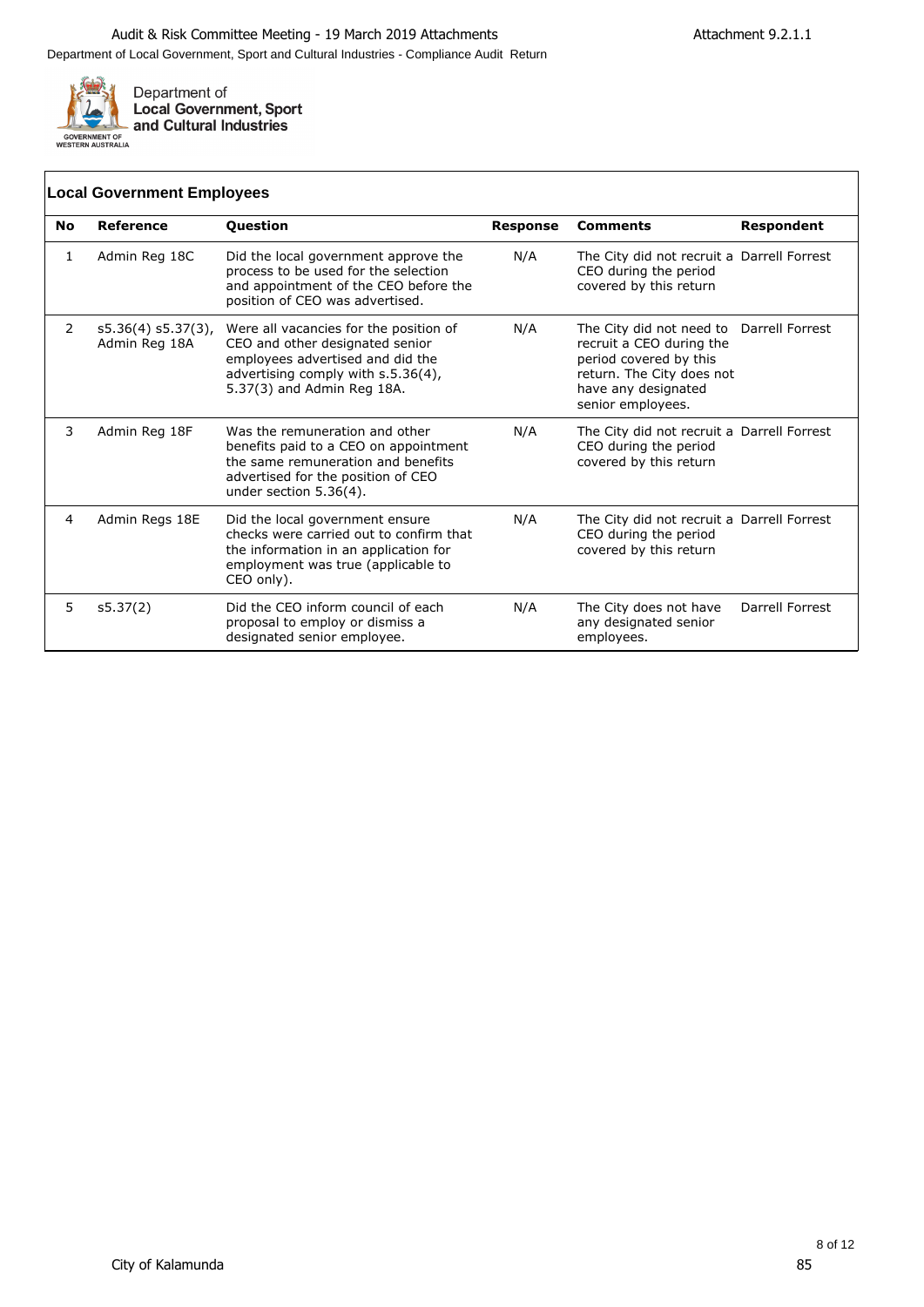

#### **No Reference Question Response Comments Respondent** 1 s5.120 Where the CEO is not the complaints officer, has the local government designated a senior employee, as defined under s5.37, to be its complaints officer. N/A CEO is complaints officer Darrell Forrest 2 s5.121(1) Has the complaints officer for the local government maintained a register of complaints which records all complaints that result in action under s5.110(6)(b) or (c). Yes Darrell Forrest 3 s5.121(2)(a) Does the complaints register maintained by the complaints officer include provision for recording of the name of the council member about whom the complaint is made. Yes Darrell Forrest 4 s5.121(2)(b) Does the complaints register maintained by the complaints officer include provision for recording the name of the person who makes the complaint. Yes Darrell Forrest 5 s5.121(2)(c) Does the complaints register maintained by the complaints officer include provision for recording a description of the minor breach that the standards panel finds has occured. Yes Darrell Forrest 6 s5.121(2)(d) Does the complaints register maintained by the complaints officer include the provision to record details of the action taken under s5.110(6)(b) or (c). Yes Darrell Forrest **Official Conduct**

#### **Tenders for Providing Goods and Services**

| No            | Reference             | <b>Question</b>                                                                                                                                                                                                                                                                                                                                                                                                | Response | <b>Comments</b>                                                                                | Respondent      |
|---------------|-----------------------|----------------------------------------------------------------------------------------------------------------------------------------------------------------------------------------------------------------------------------------------------------------------------------------------------------------------------------------------------------------------------------------------------------------|----------|------------------------------------------------------------------------------------------------|-----------------|
| 1             | s3.57 F&G Reg 11      | Did the local government invite<br>tenders on all occasions (before<br>entering into contracts for the supply<br>of goods or services) where the<br>consideration under the contract was,<br>or was expected to be, worth more<br>than the consideration stated in<br>Regulation 11(1) of the Local<br>Government (Functions & General)<br>Regulations (Subject to Functions and<br>General Regulation 11(2)). | Yes      | All tenderers were<br>publicly invited to submit<br>a tender in order to<br>create a Contract. | Darrell Forrest |
| $\mathcal{P}$ | <b>F&amp;G Reg 12</b> | Did the local government comply with<br>F&G Reg 12 when deciding to enter<br>into multiple contracts rather than<br>inviting tenders for a single contract.                                                                                                                                                                                                                                                    | Yes      | No Tenders were split to Darrell Forrest<br>avoid the tender<br>process.                       |                 |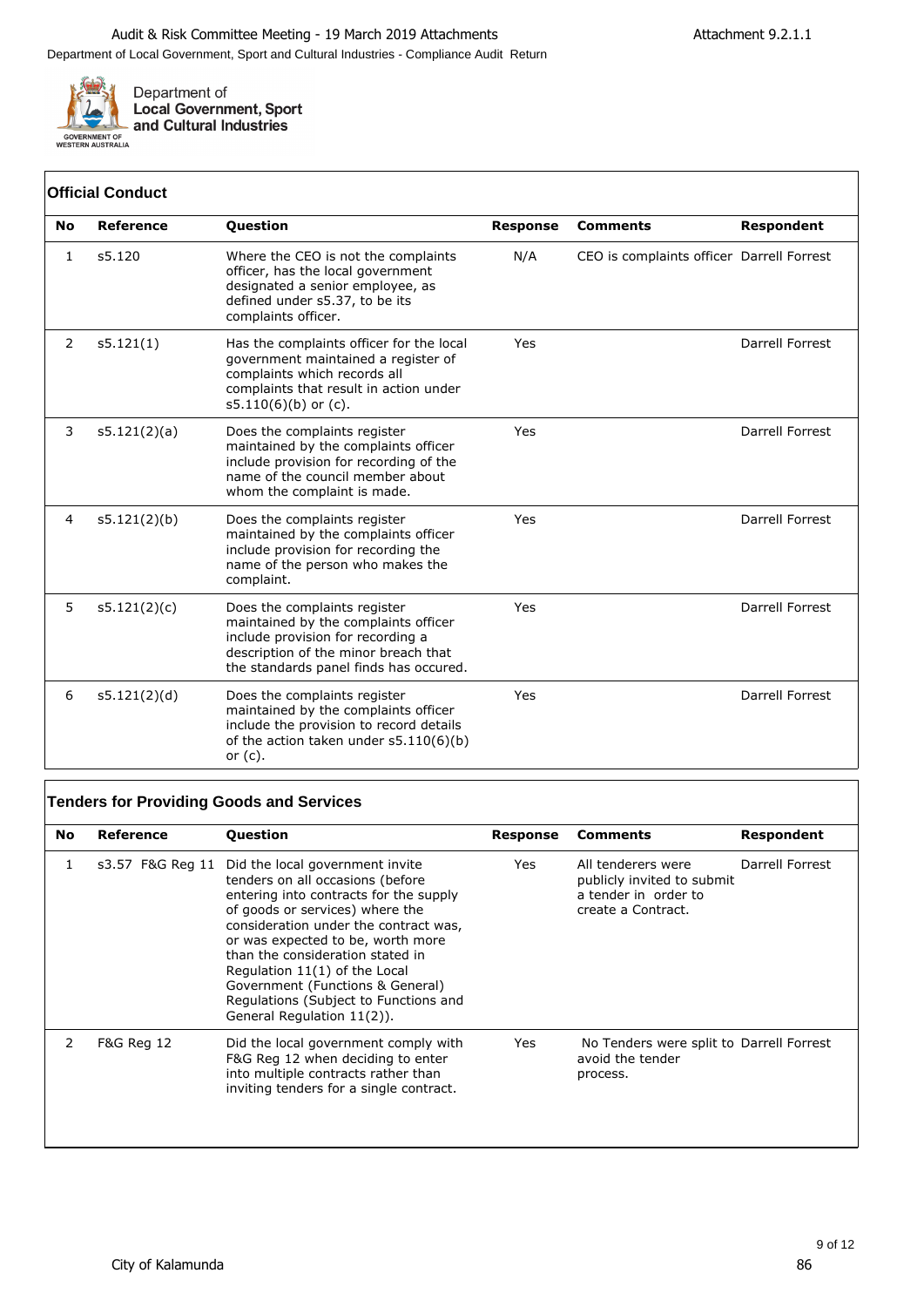٦



| No | <b>Reference</b>       | Question                                                                                                                                                                                                                                            | <b>Response</b> | <b>Comments</b>                                                                                                                                                                   | Respondent             |
|----|------------------------|-----------------------------------------------------------------------------------------------------------------------------------------------------------------------------------------------------------------------------------------------------|-----------------|-----------------------------------------------------------------------------------------------------------------------------------------------------------------------------------|------------------------|
| 3  | F&G Reg 14(1) &<br>(3) | Did the local government invite<br>tenders via Statewide public notice.                                                                                                                                                                             | Yes             | All tenders were<br>advertised in the West<br>Australian.                                                                                                                         | Darrell Forrest        |
| 4  | F&G Reg 14 & 15        | Did the local government's advertising<br>and tender documentation comply with<br>F&G Regs 14, 15 & 16.                                                                                                                                             | Yes             |                                                                                                                                                                                   | <b>Darrell Forrest</b> |
| 5  | F&G Reg 14(5)          | If the local government sought to vary<br>the information supplied to tenderers,<br>was every reasonable step taken to<br>give each person who sought copies of<br>the tender documents or each<br>acceptable tenderer, notice of the<br>variation. | Yes             |                                                                                                                                                                                   | Darrell Forrest        |
| 6  | <b>F&amp;G Reg 16</b>  | Did the local government's procedure<br>for receiving and opening tenders<br>comply with the requirements of F&G<br>Reg 16.                                                                                                                         | Yes             |                                                                                                                                                                                   | Darrell Forrest        |
| 7  | F&G Reg 18(1)          | Did the local government reject the<br>tenders that were not submitted at the<br>place, and within the time specified in<br>the invitation to tender.                                                                                               | Yes             | Any tender submissions<br>that were non-compliant<br>with regulation $18(1)$<br>was refused and<br>returned to the tenderer<br>unopened.                                          | <b>Darrell Forrest</b> |
| 8  | F&G Reg 18 (4)         | In relation to the tenders that were not<br>rejected, did the local government<br>assess which tender to accept and<br>which tender was most advantageous<br>to the local government to accept, by<br>means of written evaluation criteria.         | Yes             |                                                                                                                                                                                   | <b>Darrell Forrest</b> |
| 9  | F&G Reg 17             | Did the information recorded in the<br>local government's tender register<br>comply with the requirements of F&G<br>Reg 17.                                                                                                                         | Yes             |                                                                                                                                                                                   | Darrell Forrest        |
| 10 | F&G Reg 19             | Was each tenderer sent written notice<br>advising particulars of the successful<br>tender or advising that no tender was<br>accepted.                                                                                                               | Yes             |                                                                                                                                                                                   | Darrell Forrest        |
| 11 | F&G Reg 21 & 22        | Did the local governments's advertising<br>and expression of interest<br>documentation comply with the<br>requirements of F&G Regs 21 and 22.                                                                                                       | Yes             |                                                                                                                                                                                   | Darrell Forrest        |
| 12 | F&G Reg 23(1)          | Did the local government reject the<br>expressions of interest that were not<br>submitted at the place and within the<br>time specified in the notice.                                                                                              | N/A             | All Expressions of<br>Interest received by the<br>City were submitted by<br>the correct time and in<br>the correct location,<br>therefore there was no<br>need to reject any EOI. | Darrell Forrest        |
| 13 | F&G Reg 23(4)          | After the local government considered<br>expressions of interest, did the CEO list<br>each person considered capable of<br>satisfactorily supplying goods or<br>services.                                                                           | Yes             |                                                                                                                                                                                   | <b>Darrell Forrest</b> |
| 14 | <b>F&amp;G Reg 24</b>  | Was each person who submitted an<br>expression of interest, given a notice in<br>writing in accordance with Functions &<br>General Regulation 24.                                                                                                   | Yes             |                                                                                                                                                                                   | Darrell Forrest        |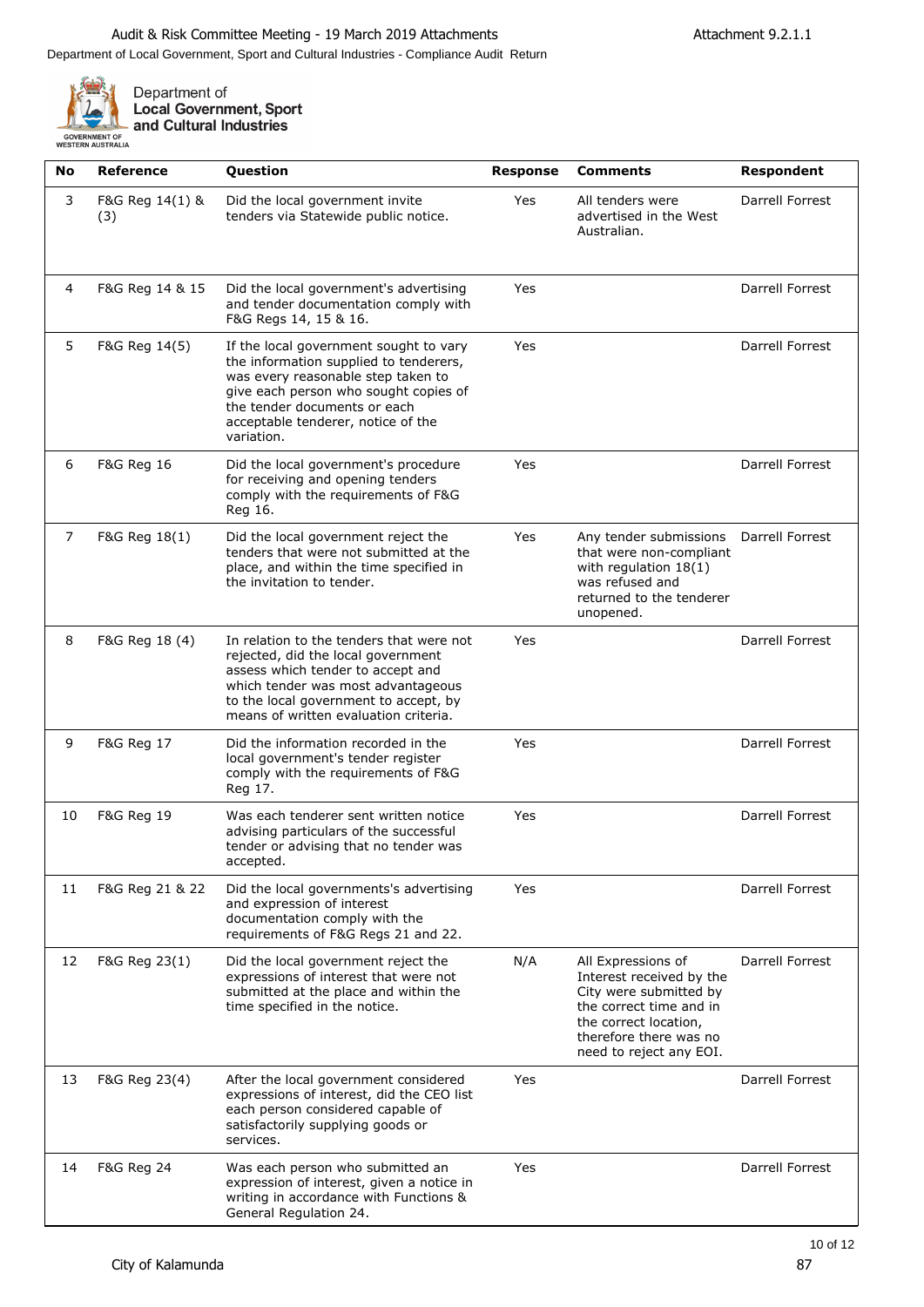

| No | <b>Reference</b>          | Question                                                                                                                                                                                                                                                                                                                      | <b>Response</b> | <b>Comments</b>                                             | Respondent             |
|----|---------------------------|-------------------------------------------------------------------------------------------------------------------------------------------------------------------------------------------------------------------------------------------------------------------------------------------------------------------------------|-----------------|-------------------------------------------------------------|------------------------|
| 15 | F&G Reg 24AD(2)           | Did the local government invite<br>applicants for a panel of pre-qualified<br>suppliers via Statewide public notice.                                                                                                                                                                                                          | N/A             | The City has not invited<br>any pre-qualified<br>suppliers. | Darrell Forrest        |
| 16 | F&G Reg 24AD(4)<br>& 24AE | Did the local government's advertising<br>and panel documentation comply with<br>F&G Regs 24AD(4) & 24AE.                                                                                                                                                                                                                     | N/A             | See answer to Q 15.                                         | <b>Darrell Forrest</b> |
| 17 | F&G Reg 24AF              | Did the local government's procedure<br>for receiving and opening applications<br>to join a panel of pre-qualified<br>suppliers comply with the requirements<br>of F&G Reg 16 as if the reference in<br>that regulation to a tender were a<br>reference to a panel application.                                               | N/A             | See answer to Q 15.                                         | Darrell Forrest        |
| 18 | F&G Reg 24AD(6)           | If the local government to sought to<br>vary the information supplied to the<br>panel, was every reasonable step<br>taken to give each person who sought<br>detailed information about the<br>proposed panel or each person who<br>submitted an application, notice of the<br>variation.                                      | N/A             | See answer to Q 15.                                         | Darrell Forrest        |
| 19 | F&G Reg 24AH(1)           | Did the local government reject the<br>applications to join a panel of pre-<br>qualified suppliers that were not<br>submitted at the place, and within the<br>time specified in the invitation for<br>applications.                                                                                                           | N/A             | See answer to Q 15.                                         | Darrell Forrest        |
| 20 | F&G Reg 24AH(3)           | In relation to the applications that<br>were not rejected, did the local<br>government assess which application<br>(s) to accept and which application(s)<br>were most advantageous to the local<br>government to accept, by means of<br>written evaluation criteria.                                                         | N/A             | See answer to Q 15.                                         | Darrell Forrest        |
| 21 | F&G Reg 24AG              | Did the information recorded in the<br>local government's tender register<br>about panels of pre-qualified suppliers,<br>comply with the requirements of F&G<br>Reg 24AG.                                                                                                                                                     | N/A             | See answer to Q 15.                                         | <b>Darrell Forrest</b> |
| 22 | F&G Reg 24AI              | Did the local government send each<br>person who submitted an application,<br>written notice advising if the person's<br>application was accepted and they are<br>to be part of a panel of pre-qualified<br>suppliers, or, that the application was<br>not accepted.                                                          | N/A             | See answer to Q 15.                                         | Darrell Forrest        |
| 23 | F&G Reg 24E               | Where the local government gave a<br>regional price preference in relation to<br>a tender process, did the local<br>government comply with the<br>requirements of F&G Reg 24E in<br>relation to the preparation of a regional<br>price preference policy (only if a policy<br>had not been previously adopted by<br>Council). | N/A             |                                                             | Darrell Forrest        |
| 24 | <b>F&amp;G Reg 24F</b>    | Did the local government comply with<br>the requirements of F&G Reg 24F in<br>relation to an adopted regional price<br>preference policy.                                                                                                                                                                                     | N/A             |                                                             | Darrell Forrest        |